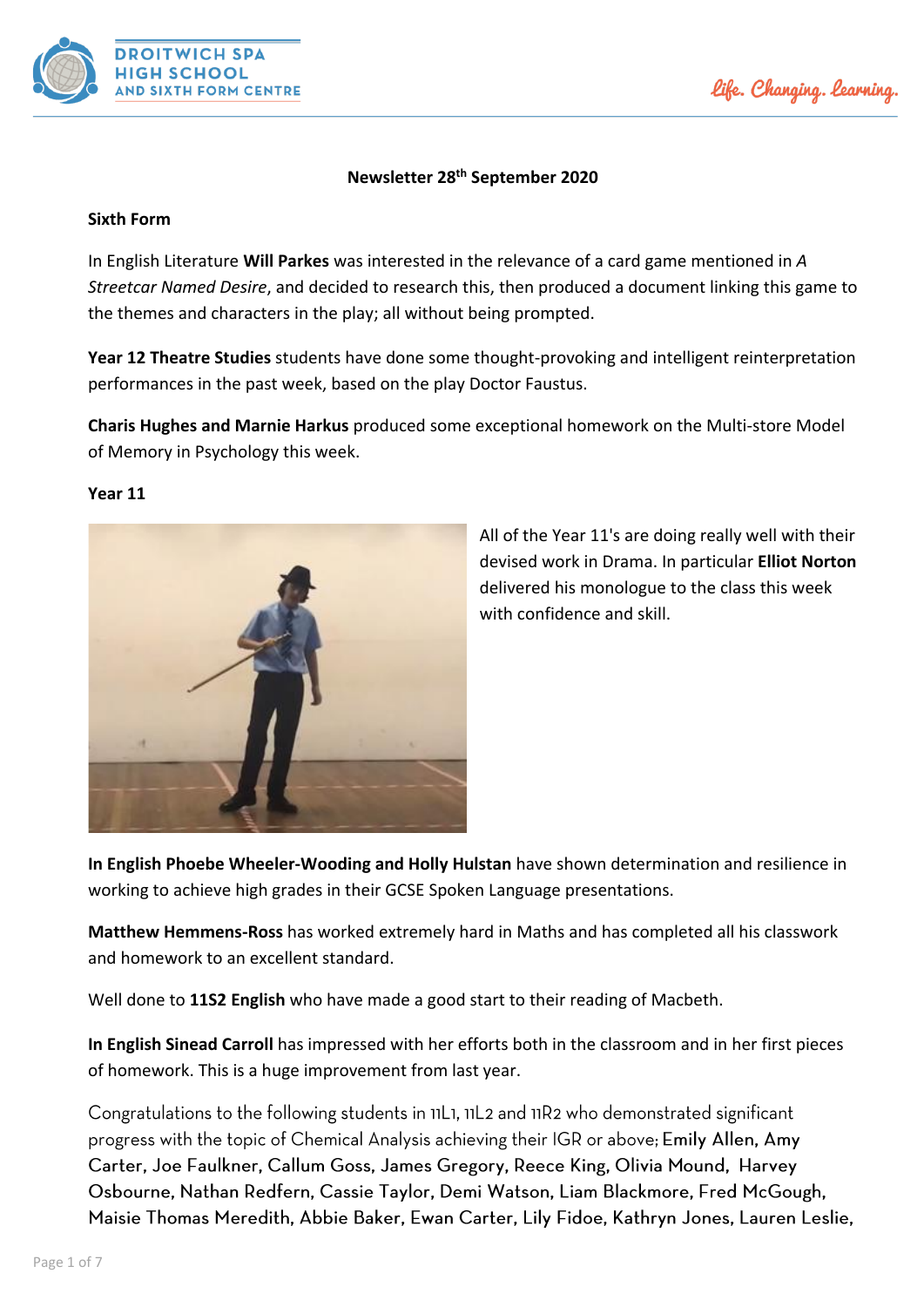

Charlie Price, Daniel Summerfield, Kyle Westacott, Will Atherton, Stephen Cashman, Jack Daniels, Will Hughes, Lewis Jones, Jasmine Leverett-Hawes, Keira Ashworth, Alysha Baylis, Cerys Fox, Jazz Murray, Macey Perrins, Alfie Chapman, Eddie Chorley, Chloe Finlan, Jessica Gennard, Tom Godwin, Abbie Hill, Will Jackson, George Knowles, Ellie Taylor, Flynn Thomas.

Congratulations to the following students of 11S2 who demonstrated confident knowledge and application regarding Flame Emission Spectroscopy; Matty Woodings, Tia Summers, Rachael **Cheah and Rowan Dennett** 

Mr Ward's Year 11 German groups are all working extremely hard in lessons and preparing well for tests. Their written and spoken German is becoming impressive.

Huge praise is due to the following Y11 students who worked relentlessly throughout lockdown and the Summer break: **Isabelle Cox, Amy Ford, Emily Jeffreys, Kathryn Jones, Jodie Murray and Mary-Ellen Poynton.** I have also seen some great work from **Ross Clark, Shannon Hall, Lauren Turberfield and Jessica Welsh.**

Chloe Wood completed her GCSE Dance homework on music for dance with an outstanding level of effort.

# **Year 10**

**The Y10 GCSE Dance group** have settled well into the course and are working with a really positive attitude, high levels of effort and lots of enthusiasm

**10CA1** have made an impressive start to the Geography GCSE. They have been working superbly, all remembered their books and seem genuinely interested in the course.

**Holly Jackson** is congratulated for her exceptional efforts in the classroom and in her first pieces of homework.

**Both 10A and 10B Child Development groups** have made an impressive start to the year. They have been focused, willing to share their knowledge and ideas with the rest of the group and generally been really mature in their attitude to the subject.

Congratulations to the following students in 10R2 and 10L1 who demonstrated with confidence the skill of balancing equations in Maths Maddie Baskerville, Sofie Berry-Morris, Grace Farrell, Zach Davies, Lilly Russell, Bethany Evans, Ruva Nyamunde, Troy Pemberton, Kaden Patterson, Sam **Woolley and Leon Hancock** 

**10L5** have made a superb start to their English GCSE and have really impressed Mr Kirk with their attitude and energy.

**Year 9**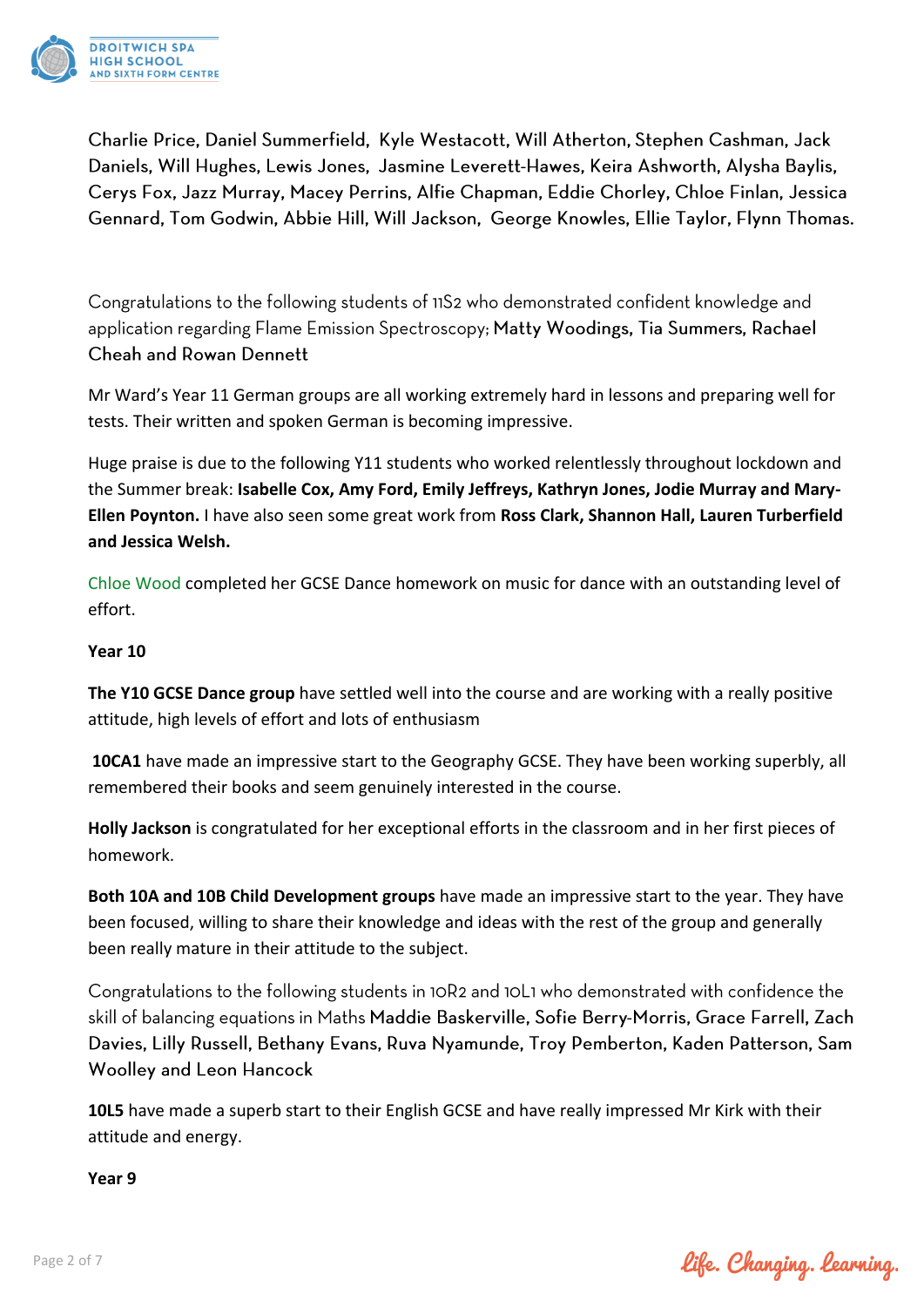

Well done to the 9B Drama group. They have all read lines, analysed characters, and designed interesting costumes. I was thoroughly impressed with the energy and enthusiasm.

In History **Jaspreet Kaur, Toby Gurney Terry and Lucy Cure** have produced excellent colonial expansion diagrams in their work on empire.

**Ella Blakemore, Jack Walker and Dillon Richardson** produced some excellent work on emigration.

**Hope Evans** – For an excellent attitude to learning – Always willing to push herself during lessons and producing high quality pieces of homework.

9RC have made an excellent start to their Year 9 English studies. They are focused and interested, and their ability to analyse texts is really coming on. The following students are making particularly pleasing progress: **Taylor Brighton, Sky Styles, Nia Christoforou, Alice Hughes, Hope Evans and Jacob Burton.**

**Lucy Davis, Chloe Hodgson, Jack Osbaldiston and Sylvia Scattergood** completed some excellent homework solving problems using Pythagoras' Theorem.

**Jordan Groves** in 9LT did really well in his Science assessment

**Stanley Broadway** has been a keen mathematician this year and working extremely hard since the year began as well as being a more resilient learner – Huge improvement from last year.

Y9 excellent effort and progress in music: **Bailey Hall, James Lettis, Kyran Newman, Ellison Priest, Guilherme Rodriges, James Rudkin, Jake Twinham, Poppy Slater, Billy Deacon, Joe Bradbury, Sophie Gomersall, Annabelle Brannan, Emily Dutton, Lucy Bott, Joel Park and Emmie Clarke.**

Well done to the following year 9 students who produced some excellent homework on gelatinisation and sauce making:

# **Leo Grzybek, Grace Oakley, Hollie Pheasant, Bea Rusby, Izzy Simpson, Mya Slavin, Emily Stanley, Molly Still, Owen Throssell, Harvey Winter,**

Congratulations to the following students for creating some cracking story boards on raising agents:

# **Sally Baker, Immie Evans, Catherine Sandell,**

The following students made a very impressive start with their homework on food production.

**Sally Baker, Taylor Brighton, Isabelle Edwards, Summer Goodwin, Leo Grzybek, Laurie Holder, Bryn Lambe, Izzy Lewis, Grace Oakley, Hollie Pheasant, Bea Rusby, Catherine Sandell, Poppy Slater, Mya Slavin, Molly Still, Owen Throssell, Zoe Winsper, Harvey Winter,** 

Mrs Neale would like to congratulate 9C FrS for their excellent leaflets in French, advertising the local area. Special mention goes to

life. Changing. learning.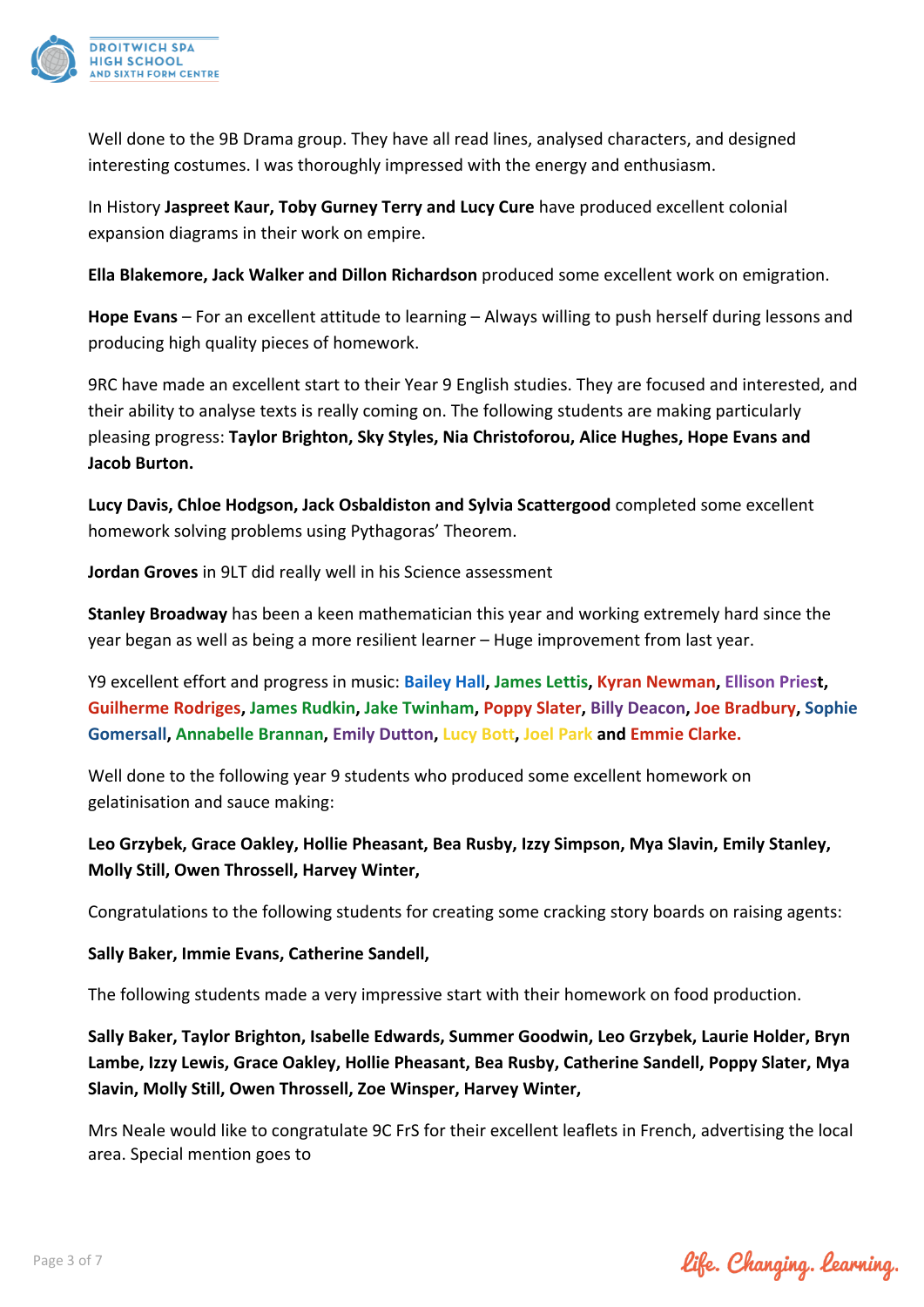

**Giorgia Baylis, Sky Baylis, Sophia Birtles, Holly Bourne, Daniel Buckell, Mackenzie Cossum-Lawley, Chloe Crowther, Ellie Dawson, Freddy Fletcher, Toby Hetherington, Oliver Jesion, Kayleigh Jones, Bradley Keay, Jack Mason, Will Matthews, Keira Nicklin, Joel Parks**





# **Year 8**

Well done **to Cameron Moore, Georgia Howes, Cara Fern and Fred Dale** for their fabulous French transition work and for a great start to their French studies.

In German (y8LR):

**Daisy Evans, Lacey Groves, Fred Dale, Archie Chesson-Willets, Abbie Woodland, Jessica Evans, Hannah Jordan, Georgia Howes and Skye Wilson** have particularly well participated in class this week.

Special mention to **Abigail Parmley**, her German book is immaculate and homework is completed to a very high standard.

Lovely Artwork from 8L Rowling in particular **Harry Milwood R 8TCT and Georgia Howes R 8TCT,** whose homework was excellent and showed clear understanding of the artist studied.

Well done to these students for their outstanding transition projects in science: **Georgia Howes, Charlotte Westcott, Maciej Goscilo, Nicola Pawlak, Archie Chesson- Willetts, Fred Dale**

life. Changing. learning.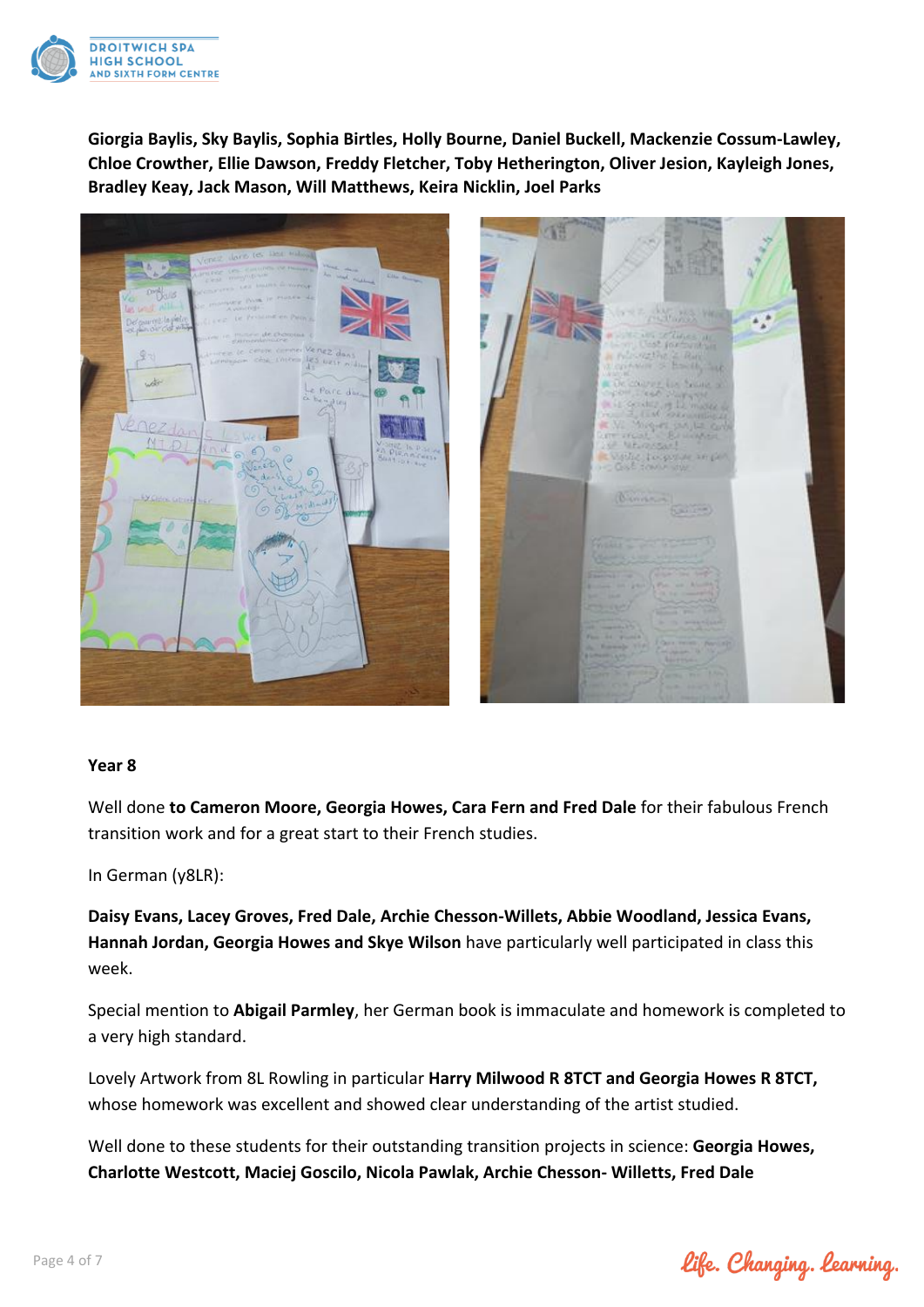



Well done to members of 8LA for working so hard on their 'surprise' masks in French. They introduced themselves or a character with sentences in French hidden underneath their face mask.

**Joseph Connor, Alfie Drinkwater, Kevin Fenyvesi, Jack Hampton, Jack Hastie, Jasmine Styles, Connor Wood, Lucy Wood, Charlie Wright and Summer Wright**

**Harris Broderick, Vethesh Thivakaran, Jack Hastie, Aaron Griffiths and Lewis Hartwell** worked with an excellent level of effort in their fitness lesson within PE this week.

Well done to all the students that attempted the smoothie making task. Special mention to the following students for their excellent presentation and/or evaluations.

**Evie Felgate, Harry Guest, Jacob Hird, Matthew Oliver, Bobby Patel, Olivia Traynor,** 

Well done to the following students for their creative kitchen, hygiene and safety leaflets.

**India Allen, Hollie Baker, Jacob Daniels, Kelsey Dewhurst Ford, Esther Duerden, Holly Dufty, Zach Fisher, Eloise Harris, Poppy Hatfield-Evans, Chloe Lostitch, Amy Meredith, Abigail Parmley, Vinnie Paxton, Sarah Prosser, William Ross, Thomas Smith, Lillie Rose Willetts,** 

Well done to the following students for their Breakfast transition work. Some really lovely exemplar pieces : **Violet Adams, Archie Chesson-Willetts, Fred Dale, Owen Exon, Ella Marshall, Haruka Misawa, Olivia Traynor,** 

# **Duke of Edinburgh's Award Update**

**Award Successes**



# **DROITWICH SPA HIGH SCHOOL** AND SIXTH FORM CENTRE

Congratulations on completing their DofE Award go to Year 12 student Annie Young (Silver) and ex-

life. Changing. learning.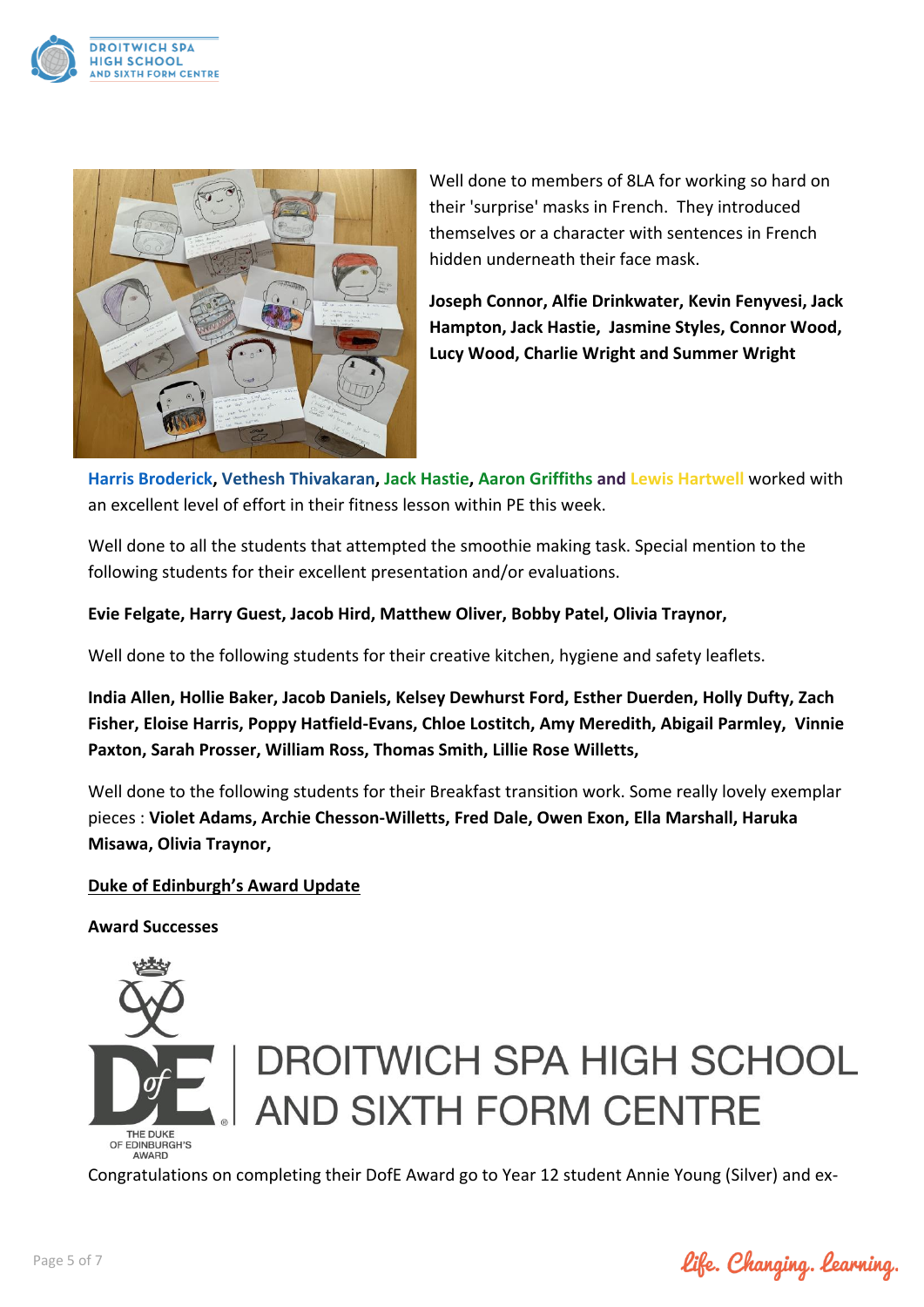

students **Will Hansen (Silver) and Liam Cunciu (Bronze).** Certificates and badges are on their way to you by post.

To join them in successfully finishing their Awards, participants need to:

- 1. Update their eDofE accounts with evidence of their activities [\(www.edofe.org](http://www.edofe.org/) or using the eDofE app).
- 2. Ask their section assessors to complete a report about their progress. It is easiest to do this at [www.dofe.org/assessor.](http://www.dofe.org/assessor)

# **Year 9 - DofE Bronze Award**

Applications are now being taken for the DofE Bronze programme running at DSHS this year. Thank you to all of the students who have already submitted their applications, we've been impressed by the quality so far! Remember that the deadline is Friday 2<sup>nd</sup> October at 5pm. Application forms have been emailed to you and should be returned by email to Mr Shepherd [\(ShepherdTF@droitwichspahigh.worcs.sch.uk\)](mailto:ShepherdTF@droitwichspahigh.worcs.sch.uk).

# **Year 10 - DofE Silver Award**

The Year 10 DofE Enrichment students have made begun attending their timetabled enrichment sessions with Mr Shepherd and Miss Haddon. Please remember to bring in enrolment forms and to make the initial payment on ParentPay.

Applications are now being taken for the extra-curricular DofE Silver programme running at DSHS this year and is open to all students regardless of previous DofE experience. Thank you to the students who have already submitted their applications; we've not had many applications so far so please if your child is interested, please encourage them not to leave it to the last minute. Remember that the deadline is Friday 2<sup>nd</sup> October at 5pm. Application forms have been emailed to you and should be returned by email to Miss Haddon [\(HaddonLA@droitwichspahigh.worcs.sch.uk\)](mailto:HaddonLA@droitwichspahigh.worcs.sch.uk). Students who took part in the DofE Bronze programme in Year 9 but haven't quite finished will be able to complete their Bronze Award as they complete the Silver Award and are very welcome to apply.

# **Year 11 - DofE Silver Award**

For Year 11 DofE Silver students, we will be running the necessary DofE support and training sessions on a Monday week B, period 6 starting Monday 5<sup>th</sup> October. These will take place on Microsoft Teams from 4-4.30pm between now and Christmas. If there are any issues with joining these sessions, please ask your child to get in touch with Mr Tibbits

[\(TibbitsM@droitwichspahigh.worcs.sch.uk\)](mailto:TibbitsM@droitwichspahigh.worcs.sch.uk) to discuss it further. We are currently planning the postponed practice and qualifying expeditions and will be in touch in the coming months regarding this.

life. Changing. learning.